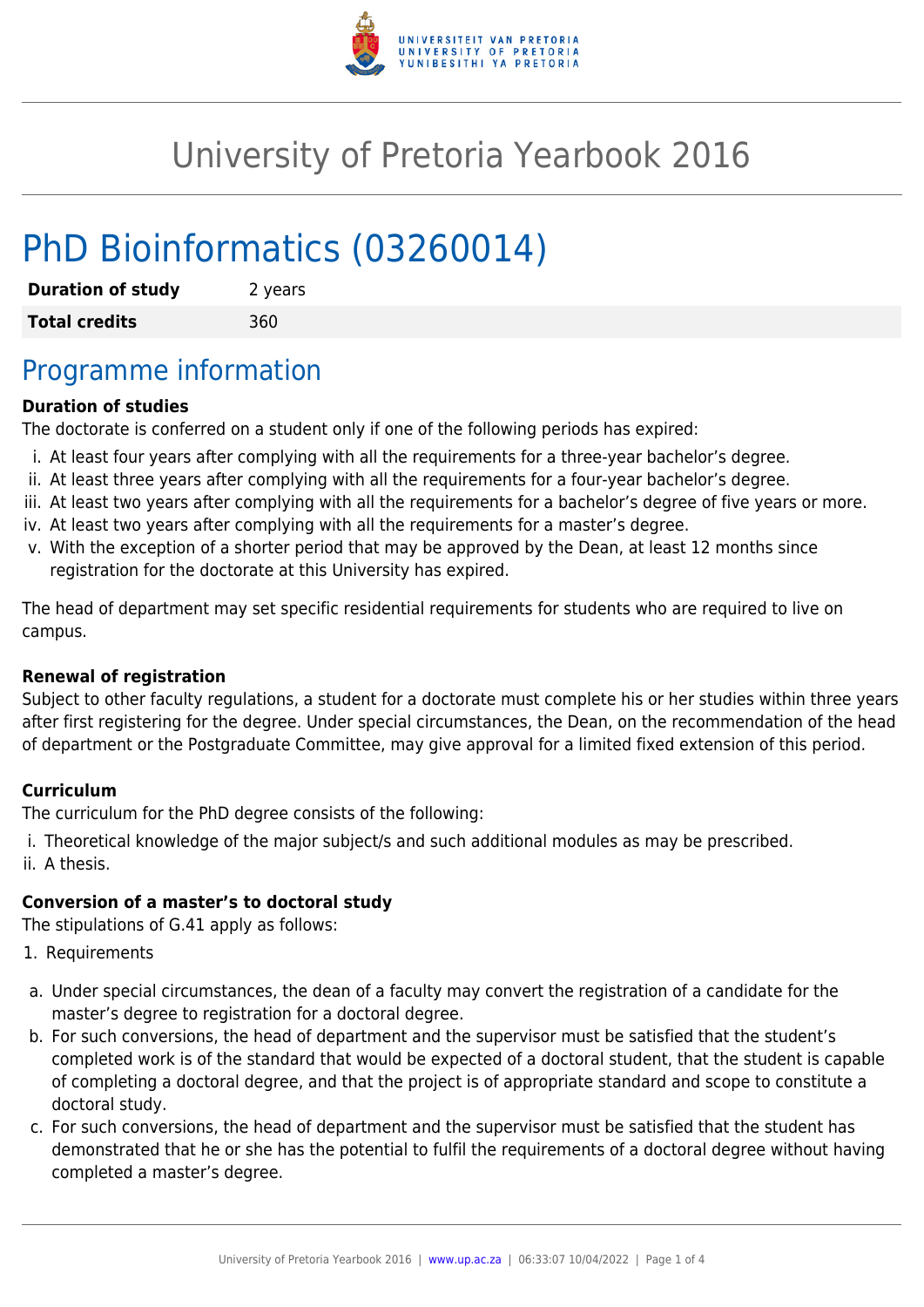

#### 2. Process

- a. Application for conversion may be submitted at any time during the course of study for the master's degree.
- b. The application for the conversion must include the following documentation:
- i. A detailed progress report by the candidate of the work completed for the master's project. The report must provide proof that the results obtained thus far are of such a standard and scientific significance that they justify conversion to a doctoral project. The report should include details of presentations made at conferences and of material that has been submitted for publication and/or published.
- ii. A detailed proposal for the intended doctoral project, written by the candidate, including the objectives of the project.
- iii. A recommendation by the supervisor with specific comments on the ability of the applicant as a potential doctoral candidate as well as the feasibility of the conversion, especially with regard to the information provided by the candidate in his/her reports (items (i) and (ii)).
- iv. A recommendation by the head of department, if he or she is not the supervisor, in which the ability of the candidate as a potential doctoral candidate is confirmed.
- v. If the dean considers it advisable for the faculty, the candidate may be required to present a seminar to the department in support of the application. In this case, the head of department should include a report on this in his or her recommendation.
- c. The application of the candidate, together with the reports and recommendations, is submitted for consideration to the dean, (who may delegate to the Chairperson of the Faculty Postgraduate Committee) for approval. The decision should be submitted to the Faculty Board for approval.

#### **General**

Candidates are required to familiarise themselves with the General Regulations regarding the maximum duration of study and the requirements to submit an article/s for publication.

## Admission requirements

Students must be in possession of an MSc degree in Bioinformatics or an equivalent thereof. Admission is additionally dependent on availability of supervisor/s and/or projects within the department.

## Examinations and pass requirements

- i. Consult the General Regulations that apply to the calculation of marks.
- ii. In order to obtain the PhD degree the candidate must:
- pass the examinations and the prescribed modules, as determined in the study programme;
- pass the thesis; and
- pass the final examination on the thesis and general subject knowledge.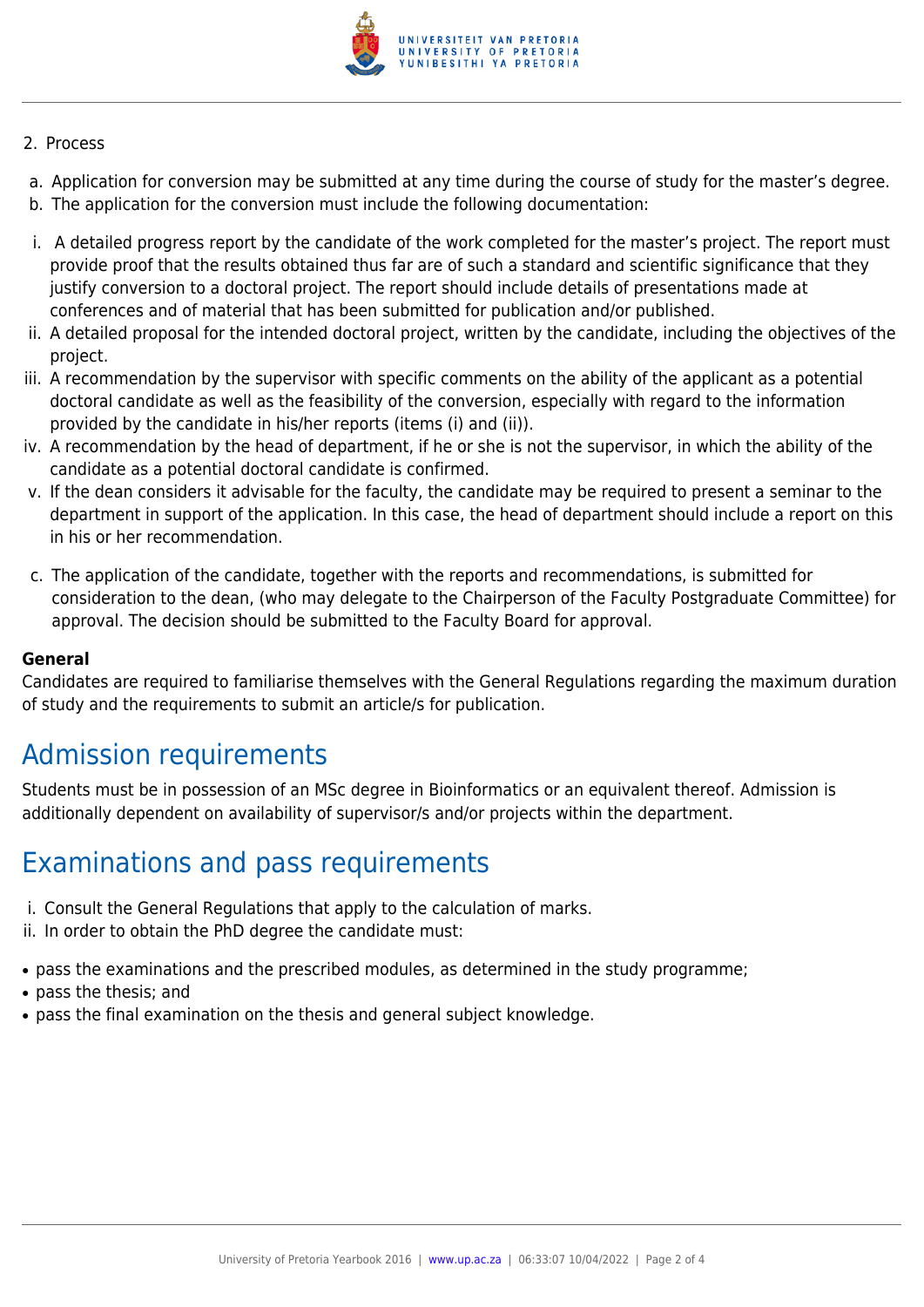

## Curriculum: Year 1

**Minimum credits: 360**

### **Core modules**

[Thesis: Bioinformatics 990](https://www.up.ac.za/faculty-of-education/yearbooks/2016/modules/view/BIF 990) (BIF 990) - Credits: 360.00